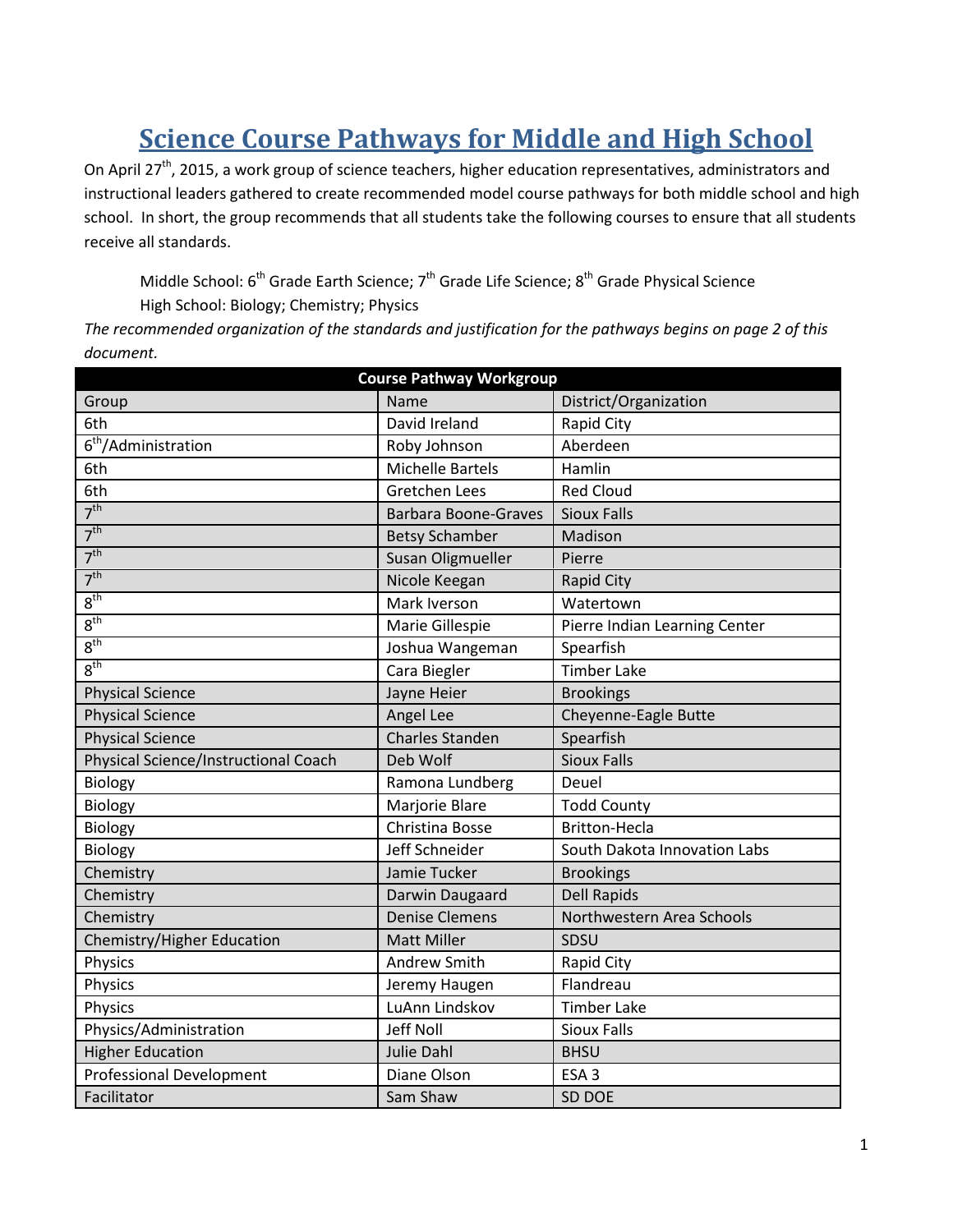### **Middle School Standards Pathway**

The Board adopted grade-banded standards in middle school for life, earth/space and physical science. The course pathway group recommends that schools split them into earth in 6th, life in 7th and physical in 8th. This is not moving high school standards or a high school course from 9th grade to 8th grade, but rather appropriating all of the physical science standards from grade-bands 6-8 (how they were written) into only 8th grade. The workgroup feels that the modeling in Earth/Space science is conceptually tractable for students at grades 6, since the many of the models can be directly observed. Physical science uses many more models that are conceptually challenging. Furthermore, students will have additional exposure to Earth Science as it is integrated into high school science courses.

|           | <b>Sixth Grade Earth and Space Science Standards</b>                                                          |
|-----------|---------------------------------------------------------------------------------------------------------------|
| MS-ESS1-1 | Develop and use a model of the Earth-sun-moon system to describe the cyclic patterns of lunar                 |
|           | phases, eclipses of the sun and moon, and seasons. (SEP: 2; DCI: ESS1.A, ESS1.B; CCC: Patterns)               |
| MS-ESS1-2 | Develop and use a model to describe the role of gravity in the motions within galaxies and the                |
|           | solar system. (SEP: 2; DCI: ESS1.A, ESS1.B; CCC: Systems)                                                     |
| MS-ESS1-3 | Analyze and interpret data to determine scale properties of objects in the solar system. (SEP: 4;             |
|           | DCI: ESS1.B; CCC: Scale/Prop., Technology)                                                                    |
| MS-ESS2-1 | Develop a model to describe the cycling of Earth's materials and the flow of energy that drives this          |
|           | process. (SEP: 2; DCI: ESS2.A; CCC: Stability/Change)                                                         |
| MS-ESS2-2 | Construct an explanation based on evidence for how geoscience processes have changed Earth's                  |
|           | surface at varying time and spatial scales. (SEP: 6; DCI: ESS2.A, ESS2.C; CCC: Scale/Prop.)                   |
| MS-ESS2-3 | Analyze and interpret data on the age of the Earth, distribution of fossils and rocks, continental            |
|           | shapes, and seafloor structures to provide evidence of the past plate motions. (SEP: 4; DCI:                  |
|           | ESS2.B, ESS1.C; CCC: Patterns)                                                                                |
| MS-ESS2-4 | Develop a model to describe the cycling of water through Earth's systems driven by energy from                |
|           | the sun and the force of gravity. (SEP: 2; DCI: ESS2.C; CCC: Energy/Matter)                                   |
| MS-ESS2-5 | Collect data to provide evidence for how the motions and complex interactions of air masses                   |
|           | results in changes in weather conditions. (SEP: 3; DCI: ESS2.C, ESS2.D; CCC: Cause/Effect)                    |
| MS-ESS2-6 | Develop and use a model to describe how unequal heating and rotation of the Earth cause                       |
|           | patterns of atmospheric and oceanic circulation that determine regional climates. (SEP: 2; DCI:               |
|           | ESS2.C, ESS2.D; CCC: Systems)                                                                                 |
| MS-ESS3-1 | Construct a scientific explanation based on evidence for how the uneven distributions of Earth's              |
|           | mineral, energy, and groundwater resources are the result of past and current geoscience                      |
|           | processes. (SEP: 6; DCI: ESS3.A ; CCC: Cause/Effect, Technology)                                              |
| MS-ESS3-2 | Analyze and interpret data on natural hazards to forecast future catastrophic events and inform               |
|           | the development of technologies to mitigate their effects. (SEP: 4; DCI: ESS3.B; CCC: Patterns,               |
| MS-ESS3-3 | Technology)<br>Apply scientific principles to design a method for monitoring and minimizing a human impact on |
|           | the environment.* (SEP: 6; DCI: ESS3.C; CCC: Cause/Effect, Technology)                                        |
| MS-ESS3-4 | Construct an argument supported by evidence for how increases in human population and per-                    |
|           | capita consumption of natural resources impact Earth's systems. (SEP: 7; DCI: ESS3.C; CCC:                    |
|           | Cause/Effect, Technology, Nature Science/Consequence-Actions)                                                 |
| MS-ESS3-5 | Ask questions to clarify evidence of the factors that may have caused a change in global                      |
|           | temperatures over the past century. (SEP: 1; DCI: ESS3.D; CCC: Stability/Change)                              |
|           |                                                                                                               |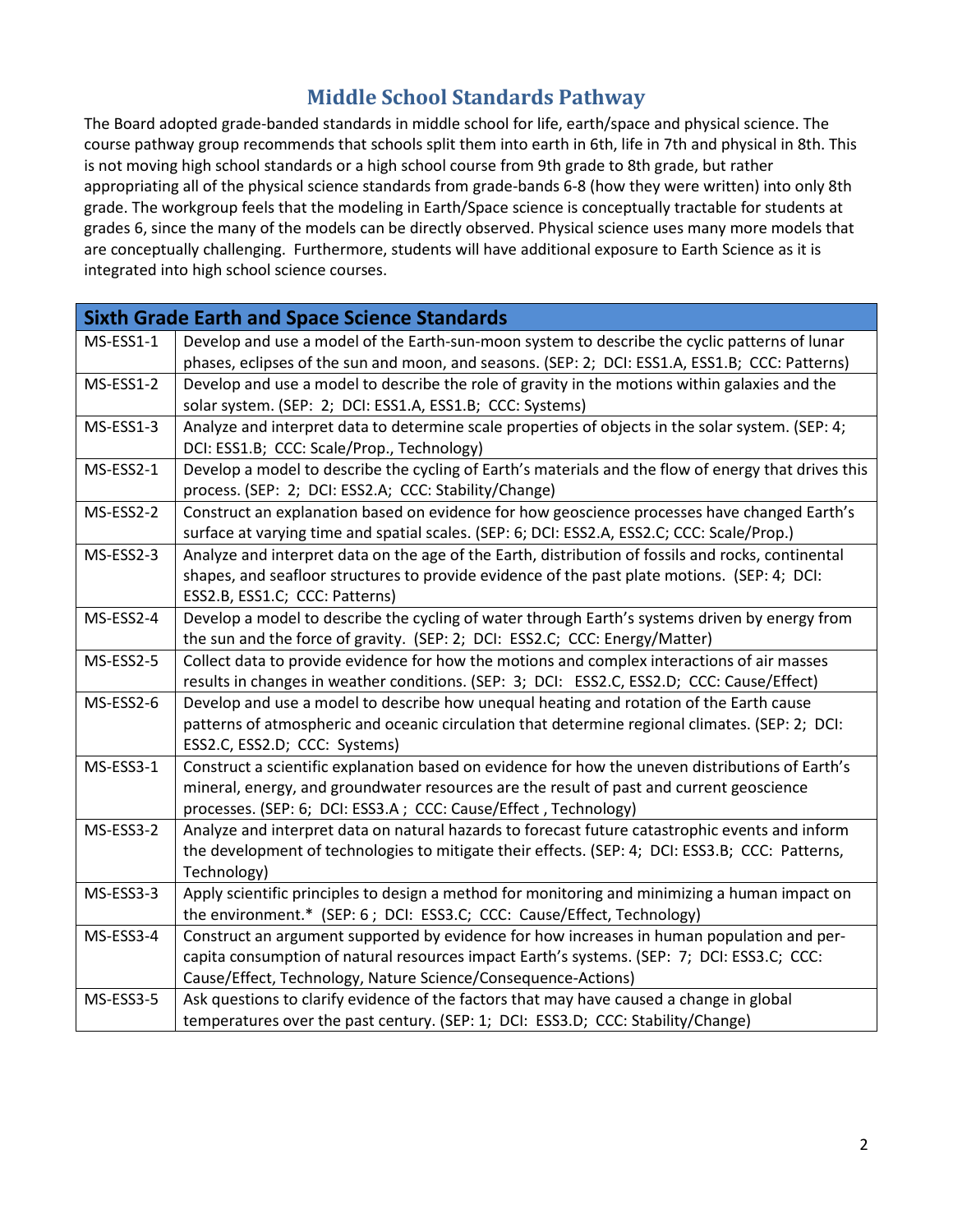|                 | <b>Seventh Grade Life Science Standards</b>                                                                                                                                                        |
|-----------------|----------------------------------------------------------------------------------------------------------------------------------------------------------------------------------------------------|
| $MS-LS1-1$      | Plan and carry out an investigation to provide evidence that living things are made of cells; either                                                                                               |
|                 | one cell or many different types and numbers of cells. (SEP: 3; DCI: LS1.A; CCC: Scale/Prop.,<br>Technology)                                                                                       |
| <b>MS-LS1-2</b> | Develop and use a model to describe the function of a cell as a whole and ways parts of cells                                                                                                      |
|                 | contribute to the function. (SEP: 2; DCI: LS1.A; CCC: Structure/Function)                                                                                                                          |
| $MS-LS1-3$      | Construct an argument supported by evidence for how the body is a system of interacting                                                                                                            |
|                 | subsystems composed of groups of cells. (SEP: 7; DCI: LS1.A; CCC: Systems)                                                                                                                         |
| $MS-LS1-4$      | Construct an argument based on empirical evidence and scientific reasoning to support an                                                                                                           |
|                 | explanation for how characteristic animal behaviors and specialized plant structures affect the<br>probability of successful reproduction of animals and plants respectively. (SEP: 7; DCI: LS1.B; |
|                 | CCC: Cause/Effect)                                                                                                                                                                                 |
| MS-LS1-5        | Construct a scientific explanation based on evidence for how environmental and genetic factors                                                                                                     |
|                 | influence the growth of organisms. (SEP: 6; DCI: LS1.B; CCC: Cause/Effect)                                                                                                                         |
| MS-LS1-6        | Construct a scientific explanation based on evidence for the role of photosynthesis in the cycling of                                                                                              |
|                 | matter and flow of energy into and out of organisms. (SEP: 6, Nature Science/Empirical Evidence;                                                                                                   |
|                 | DCI: LS1.C, PS3.D; CCC: Energy/Matter)                                                                                                                                                             |
| <b>MS-LS1-7</b> | Develop a model to describe how food is rearranged through chemical reactions forming new                                                                                                          |
|                 | molecules that support growth and/or release energy as this matter moves through an organism.<br>(SEP: 2; DCI: LS1.C, PS3.D; CCC: Energy/Matter)                                                   |
| $MS-LS2-1$      | Analyze and interpret data to provide evidence for the effects of resource availability on organisms                                                                                               |
|                 | and populations of organisms in an ecosystem. (SEP: 4; DCI: LS2.A; CCC: Cause/Effect)                                                                                                              |
| MS-LS2-2        | Construct an explanation that predicts patterns of interactions among organisms across multiple                                                                                                    |
|                 | ecosystems. (SEP: 6; DCI: LS2.A; CCC: Patterns)                                                                                                                                                    |
| $MS-LS2-3$      | Develop a model to describe the cycling of matter and flow of energy among living and nonliving                                                                                                    |
|                 | parts of an ecosystem. (SEP: 2; DCI: LS2.B; CCC: Energy/Matter)                                                                                                                                    |
| MS-LS2-4        | Construct an argument supported by empirical evidence that changes to physical or biological                                                                                                       |
|                 | components of an ecosystem affect populations. (SEP: 7; DCI: LS2.C; CCC: Stability/Change)                                                                                                         |
| $MS-LS2-5$      | Evaluate competing design solutions for maintaining biodiversity and ecosystem services.* (SEP: 7;                                                                                                 |
|                 | DCI: LS2.C, LS4.D, ETS1.B; CCC: Stability/Change, Technology)                                                                                                                                      |
| MS-LS3-1        | Develop and use a model to describe why structural changes to genes (mutations) located on<br>chromosomes may affect proteins and may result in harmful, beneficial, or neutral effects to the     |
|                 | structure and function of the organism. (SEP:2; DCI: LS3.A, LS3.B; CCC: Structure/Function)                                                                                                        |
| <b>MS-LS3-2</b> | Develop and use a model to describe why asexual reproduction results in offspring with identical                                                                                                   |
|                 | genetic information and sexual reproduction results in offspring with genetic variation. (SEP: 2;                                                                                                  |
|                 | DCI: LS1.B, LS3.A, LS3.B; CCC: Cause/Effect)                                                                                                                                                       |
| MS-LS4-1        | Analyze and interpret data for patterns in the fossil record that document the existence, diversity,                                                                                               |
|                 | extinction, and change of life forms throughout the history of life on Earth. (SEP: 4; DCI: LS4.A;                                                                                                 |
|                 | CCC: Patterns)                                                                                                                                                                                     |
| <b>MS-LS4-2</b> | Apply scientific ideas to construct an explanation for similarities and differences among modern                                                                                                   |
|                 | organisms and between modern and fossil organisms to infer evolutionary relationships. (SEP: 6;                                                                                                    |
|                 | DCI: LS4.A; CCC: Patterns)<br>Construct an explanation based on evidence that describes how genetic variations of traits in a                                                                      |
| MS-LS4-4        | population increase some individuals' probability of surviving and reproducing in a specific                                                                                                       |
|                 | environment. (SEP: 6; DCI: LS4.B; CCC: Cause/Effect)                                                                                                                                               |
| <b>MS-LS4-5</b> | Obtain, evaluate, and communicate information about how technological advances have changed                                                                                                        |
|                 | the way humans influence the inheritance of desired traits in organisms. * (SEP: 8; DCI: LS4.B;                                                                                                    |
|                 | CCC: Cause/Effect, Technology)                                                                                                                                                                     |
| MS-LS4-6        | Use mathematical representations to support explanations of how natural selection may lead to                                                                                                      |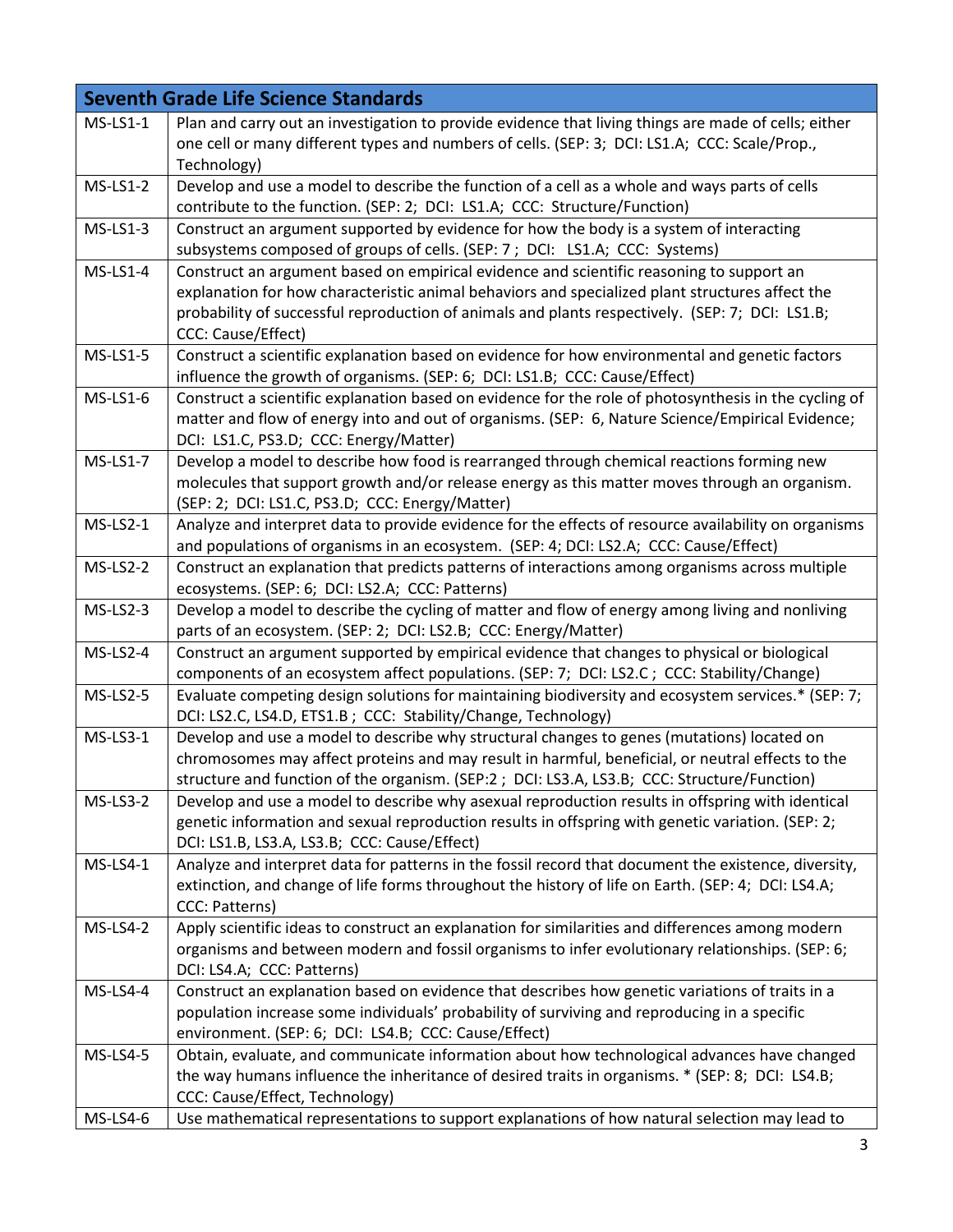| increases and decreases of specific traits in populations over time. (SEP: 5; DCI: LS4.C; CCC: |
|------------------------------------------------------------------------------------------------|
| Cause/Effect)                                                                                  |

|                 | <b>Eighth Grade Physical Science Standards</b>                                                                                                                                                                   |
|-----------------|------------------------------------------------------------------------------------------------------------------------------------------------------------------------------------------------------------------|
| $MS-PS1-1$      | Develop models to describe the atomic composition of simple molecules and extended structures.                                                                                                                   |
|                 | (SEP:2; DCI: PS1.A; CCC: Scale/Prop.)                                                                                                                                                                            |
| <b>MS-PS1-2</b> | Analyze and interpret data on the properties of substances before and after the substances interact                                                                                                              |
|                 | to determine if a chemical reaction has occurred. (SEP: 8; DCI: PS1.A, PS1.B; CCC: Patterns)                                                                                                                     |
| MS-PS1-3        | Obtain and evaluate information to describe that synthetic materials come from natural resources                                                                                                                 |
|                 | and impact society. (SEP: 8; DCI: PS1.A, PS1.B; CCC: Structure/Function, Technology)                                                                                                                             |
| MS-PS1-4        | Develop a model that predicts and describes changes in particle motion, temperature, and state of a<br>pure substance when thermal energy is added or removed. (SEP: 2; DCI: PS1.A, PS3.A; CCC:<br>Cause/Effect) |
| <b>MS-PS1-5</b> | Develop and use a model to describe how the total number of atoms does not change in a chemical                                                                                                                  |
|                 | reaction and thus mass is conserved. (SEP: 2 ; DCI: PS1.B; CCC: Energy/Matter)                                                                                                                                   |
| MS-PS1-6        | Design, construct, test, and modify a device that either releases or absorbs thermal energy by                                                                                                                   |
|                 | chemical processes.* (SEP: 6; DCI: PS1.B, ETS1.B, ETS1.C; CCC: Energy/Matter)                                                                                                                                    |
| $MS-PS2-1$      | Design a solution to a problem involving the motion of two colliding objects that illustrates                                                                                                                    |
|                 | Newton's Third Law.* (SEP: 6; DCI: PS2.A; CCC: Systems, Technology)                                                                                                                                              |
| <b>MS-PS2-2</b> | Plan an investigation to provide evidence that the change in an object's motion depends on the sum                                                                                                               |
|                 | of the forces on the object and the mass of the object. (SEP: 3; DCI: PS2.A; CCC: Stability/Change)                                                                                                              |
| MS-PS2-3        | Ask questions about data to determine the factors that affect the strength of electric and magnetic                                                                                                              |
|                 | forces. (SEP: 1; DCI: PS2.B; CCC: Cause/Effect)                                                                                                                                                                  |
| <b>MS-PS2-4</b> | Construct and present arguments using evidence to support the claim that gravitational interactions                                                                                                              |
|                 | are attractive and depend on the masses of interacting objects. (SEP: 7; DCI: PS2.B; CCC: Systems)                                                                                                               |
| <b>MS-PS2-5</b> | Conduct an investigation and evaluate the experimental design to provide evidence that fields exist                                                                                                              |
|                 | between objects exerting forces on each other even though the objects are not in contact. (SEP: 3;<br>DCI: PS2.B; CCC: Cause/Effect)                                                                             |
| MS-PS3-1        | Construct and analyze graphical displays of data to describe the relationships of kinetic energy to                                                                                                              |
|                 | the mass of an object and to the speed of an object. (SEP: 4; DCI: PS3.A; CCC: Scale/Prop.)                                                                                                                      |
| <b>MS-PS3-2</b> | Develop a model to describe that when the arrangement of objects interacting at a distance                                                                                                                       |
|                 | changes, different amounts of potential energy are stored in the system. (SEP: 2; DCI: PS3.A, PS3.C                                                                                                              |
|                 | ; CCC: Systems)                                                                                                                                                                                                  |
| MS-PS3-3        | Design, construct, and test a device that either minimizes or maximizes thermal energy transfer.*                                                                                                                |
|                 | (SEP: 6; DCI: PS3.A, PS3.B, ETS1.A, ETS1.B, ; CCC: Energy/Matter)                                                                                                                                                |
| <b>MS-PS3-4</b> | Plan an investigation to determine the relationships among the energy transferred, the type of                                                                                                                   |
|                 | matter, the mass, and the change in the average kinetic energy of the particles as measured by the                                                                                                               |
|                 | temperature of the sample. (SEP: 3; DCI: PS3.A, PS3.B; CCC: Scale/Prop.)                                                                                                                                         |
| <b>MS-PS3-5</b> | Engage in argument from evidence to support the claim that when the kinetic energy of an object                                                                                                                  |
|                 | changes, energy is transferred to or from the object. (SEP: 7; DCI: PS3.B; CCC: Energy/Matter)                                                                                                                   |
| MS-PS4-1        | Use mathematical representations to describe a simple model for waves that includes how the                                                                                                                      |
|                 | amplitude of a wave is related to the energy in a wave. (SEP: 5; DCI: PS4.A; CCC: Patterns)                                                                                                                      |
| <b>MS-PS4-2</b> | Develop and use a model to describe how waves are reflected, absorbed, or transmitted through                                                                                                                    |
|                 | various materials. (SEP: 2; DCI: PS4.A, PS4.B; CCC: Structure)                                                                                                                                                   |
| MS-PS4-3        | Obtain, evaluate and communicate information to support the claim that digitized signals are a                                                                                                                   |
|                 | more reliable way to encode and transmit information than analog signals. (SEP: 8; DCI: PS4.C; CCC:                                                                                                              |
|                 | Structure, Technology)                                                                                                                                                                                           |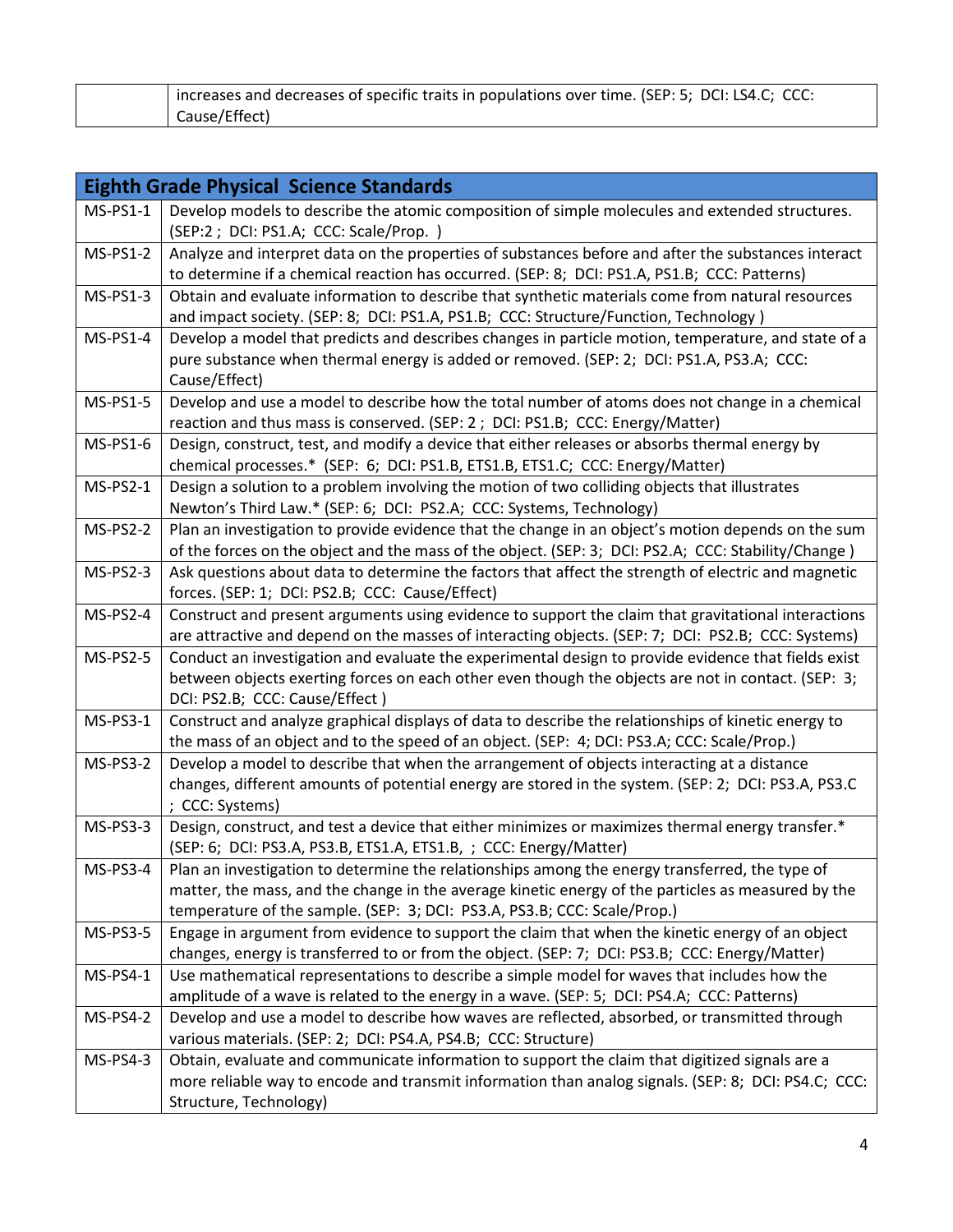### **High School Standards Pathway**

Since students are required to obtain all standards in a span of three years, it is the workgroup's recommendation that students take biology, chemistry and physics. Additional Earth/Space standards should be integrated throughout those courses. The work group tried different combinations of courses, but found that this pathway was the only one that reasonably allowed all standards to be included within three units of science.

#### **Nov. 2, 2009 Graduation Requirements**

Students need three units (courses) in Science and need to meet all standards. Alternate pathways that are different from the recommended pathway are going to prove difficult in meeting all standards. Therefore, the recommendation of the course pathway workgroup is that students take Biology, Chemistry, and Physics to ensure that students are able to meet all standards by taking the required three units. However, there is flexibility within the current requirements to ensure that schools are able to build pathways appropriate to each individual student. If a student would benefit from an alternative pathway, the school is able to adjust courses/standards accordingly.

| <b>Graduation Requirements: Three units of Lab Science</b> |                            |  |
|------------------------------------------------------------|----------------------------|--|
| <b>Must include:</b>                                       | <b>Recommended Pathway</b> |  |
| a. Biology $-1$ unit                                       | <b>Biology</b>             |  |
| b. Any Physical Science $-1$ unit                          | Chemistry                  |  |
| c. * Chemistry or Physics $-1$ unit                        | Physics                    |  |
| *With school and parent/guardian approval, a               |                            |  |
| student may be excused from this course in favor           |                            |  |
| of a more appropriate course. A student may be             |                            |  |
| excused from Algebra II or Geometry, but not               |                            |  |
| both. A student is still required to take three units      |                            |  |
| of Math. If a student is excused from Chemistry or         |                            |  |
| Physics, the student must still take three units of        |                            |  |
| Lab Science.                                               |                            |  |

*Table 1* displays how all high school standards fit into three courses: Biology, Chemistry and Physics. The Course Pathway Workgroup arranged all of the 9-12 Physical Science standards into Chemistry and Physics. Some standards are duplicative for each course, but all physical science standards are covered by Chemistry and Physics. The workgroup also identified standards to be covered in a traditional Physical Science course. However, the group does not recommend Physical Science due to the following issues describes by the chart, below. There are three situations the group came up with and one is recommended for all students.

- 1. Situation 1 If a student took Physical Science, Biology and Chemistry, then he or she would miss the standards from Physics (Highlighted Yellow in the last column).
- 2. Situation 2 If a student took Physical Science, Biology, and Physics, then he or she would miss standards from Chemistry (Highlighted Blue in the last column).
- 3. Situation 3 The student takes Biology, Chemistry, and Physics where all standards are included. This is recommended pathway.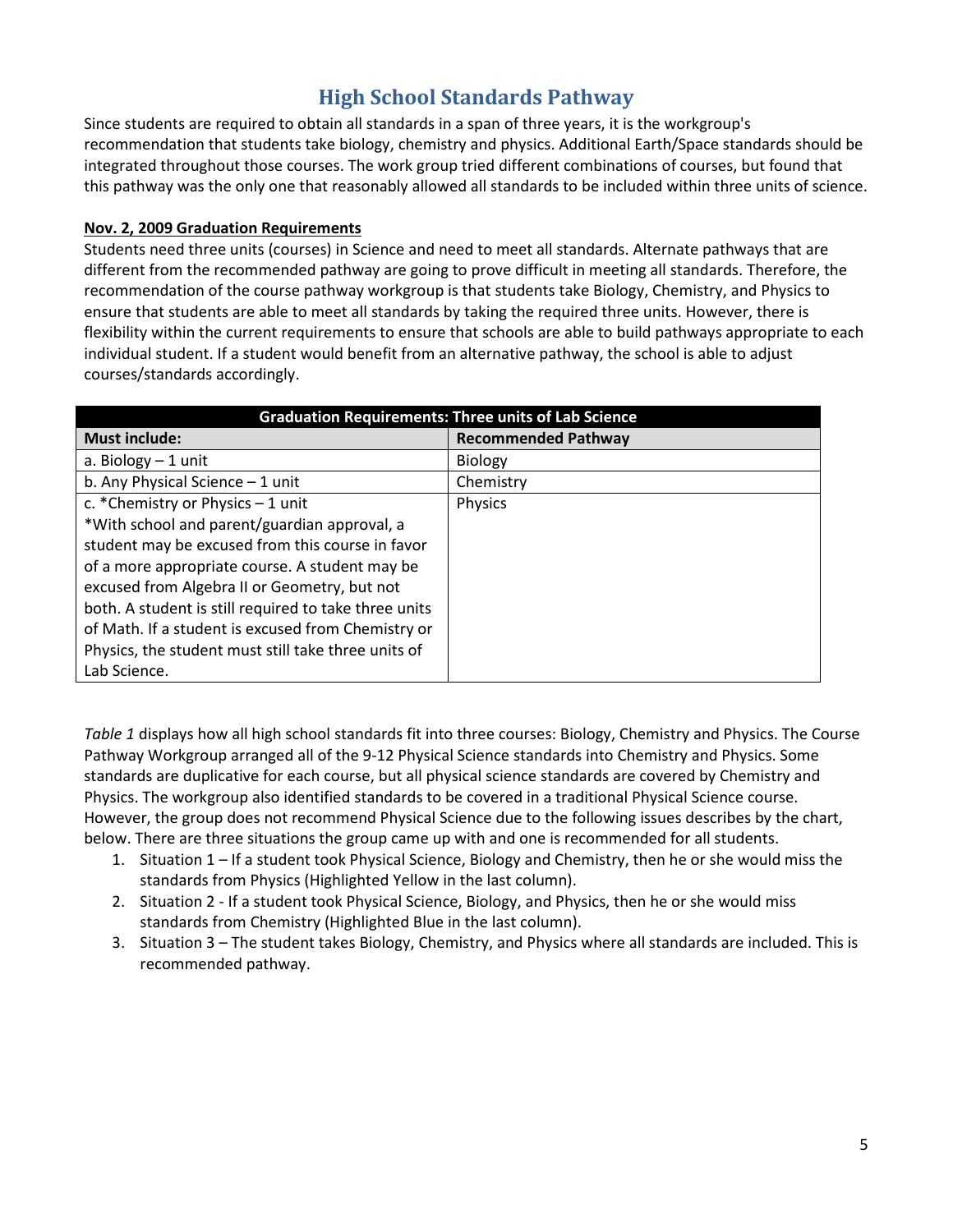| <b>Standards</b><br><b>Physics</b><br><b>Physical Science*</b><br><b>Biology</b><br><b>Chemistry</b><br>HS-PS1-1<br>X<br>X<br>$\pmb{\mathsf{X}}$<br>X<br><b>HS-PS1-2</b><br><b>HS-PS1-3</b><br>$\pmb{\mathsf{X}}$<br>Χ<br><b>HS-PS1-4</b><br>Chemistry<br>Χ<br>$\mathsf{\chi}$<br><b>HS-PS1-5</b><br>Chemistry<br><b>HS-PS1-6</b><br>$\pmb{\mathsf{X}}$<br>Chemistry<br>$\pmb{\mathsf{X}}$<br><b>HS-PS1-7</b><br>Χ<br><b>HS-PS1-8</b><br>X<br>Χ<br>$\pmb{\mathsf{X}}$<br><b>HS-PS2-1</b><br>Χ<br>$\mathsf{\chi}$<br>$\pmb{\mathsf{X}}$<br><b>HS-PS2-2</b><br><b>HS-PS2-3</b><br>Χ<br>X<br>$\pmb{\mathsf{X}}$<br><b>HS-PS2-4</b><br><b>Physics</b><br>$\pmb{\mathsf{X}}$<br>Χ<br><b>HS-PS2-5</b><br>Χ<br><b>HS-PS2-6</b><br>$\pmb{\mathsf{X}}$<br>$\pmb{\mathsf{X}}$<br>Χ<br><b>HS-PS3-1</b><br>Χ<br>$\pmb{\mathsf{X}}$<br><b>HS-PS3-2</b><br>$\pmb{\times}$<br><b>HS-PS3-3</b><br>$\pmb{\mathsf{X}}$<br>Χ<br>$\mathsf{X}$<br><b>HS-PS3-4</b><br>Χ<br>Χ<br>$\pmb{\mathsf{X}}$<br><b>Physics</b><br><b>HS-PS3-5</b><br><b>HS-PS4-1</b><br>$\mathsf{\chi}$<br>$\mathsf{x}$<br>$\mathsf{\overline{X}}$<br><b>Physics</b><br><b>HS-PS4-2</b><br><b>HS-PS4-3</b><br>$\pmb{\mathsf{X}}$<br>$\mathsf{X}$<br><b>HS-PS4-4</b><br>Χ<br><b>Physics</b><br>X<br><b>Physics</b><br><b>HS-PS4-5</b><br>Chemistry<br>HS-ESS1-1<br>Χ<br>HS-ESS1-2<br>Chemistry<br>$\pmb{\mathsf{X}}$<br>HS-ESS1-3<br>$\mathsf{X}$<br>Chemistry<br><b>Physics</b><br>HS-ESS1-4<br>X<br>HS-ESS1-5<br><b>Physics</b><br>Χ<br>HS-ESS1-6<br>Χ<br><b>Physics</b><br>HS-ESS2-1<br>$\mathsf{x}$<br><b>Physics</b><br>HS-ESS2-2<br><b>Physics</b><br>Χ<br>X<br>HS-ESS2-3<br><b>Physics</b><br><b>Physics</b><br>HS-ESS2-4<br>$\pmb{\mathsf{X}}$<br>Chemistry<br>HS-ESS3-1<br>X<br>HS-ESS3-2<br>Chemistry<br>Χ<br>$\pmb{\mathsf{X}}$<br>HS-ESS3-3<br>Chemistry<br>HS-ESS3-4<br>Chemistry<br>x<br>HS-ESS3-5<br>X<br>HS-ESS3-6<br>X<br><b>HS-LS1-1</b><br>X<br>to LS4-7<br><b>Color Key:</b> | Table 1: Standard Distribution for General HS Science Courses |  |  |  |                              |
|-------------------------------------------------------------------------------------------------------------------------------------------------------------------------------------------------------------------------------------------------------------------------------------------------------------------------------------------------------------------------------------------------------------------------------------------------------------------------------------------------------------------------------------------------------------------------------------------------------------------------------------------------------------------------------------------------------------------------------------------------------------------------------------------------------------------------------------------------------------------------------------------------------------------------------------------------------------------------------------------------------------------------------------------------------------------------------------------------------------------------------------------------------------------------------------------------------------------------------------------------------------------------------------------------------------------------------------------------------------------------------------------------------------------------------------------------------------------------------------------------------------------------------------------------------------------------------------------------------------------------------------------------------------------------------------------------------------------------------------------------------------------------------------------------------------------------------------------------------------------------------------------------------------------------------------------------|---------------------------------------------------------------|--|--|--|------------------------------|
|                                                                                                                                                                                                                                                                                                                                                                                                                                                                                                                                                                                                                                                                                                                                                                                                                                                                                                                                                                                                                                                                                                                                                                                                                                                                                                                                                                                                                                                                                                                                                                                                                                                                                                                                                                                                                                                                                                                                                 |                                                               |  |  |  |                              |
|                                                                                                                                                                                                                                                                                                                                                                                                                                                                                                                                                                                                                                                                                                                                                                                                                                                                                                                                                                                                                                                                                                                                                                                                                                                                                                                                                                                                                                                                                                                                                                                                                                                                                                                                                                                                                                                                                                                                                 |                                                               |  |  |  |                              |
|                                                                                                                                                                                                                                                                                                                                                                                                                                                                                                                                                                                                                                                                                                                                                                                                                                                                                                                                                                                                                                                                                                                                                                                                                                                                                                                                                                                                                                                                                                                                                                                                                                                                                                                                                                                                                                                                                                                                                 |                                                               |  |  |  |                              |
|                                                                                                                                                                                                                                                                                                                                                                                                                                                                                                                                                                                                                                                                                                                                                                                                                                                                                                                                                                                                                                                                                                                                                                                                                                                                                                                                                                                                                                                                                                                                                                                                                                                                                                                                                                                                                                                                                                                                                 |                                                               |  |  |  | <b>Chemistry and Physics</b> |
|                                                                                                                                                                                                                                                                                                                                                                                                                                                                                                                                                                                                                                                                                                                                                                                                                                                                                                                                                                                                                                                                                                                                                                                                                                                                                                                                                                                                                                                                                                                                                                                                                                                                                                                                                                                                                                                                                                                                                 |                                                               |  |  |  |                              |
|                                                                                                                                                                                                                                                                                                                                                                                                                                                                                                                                                                                                                                                                                                                                                                                                                                                                                                                                                                                                                                                                                                                                                                                                                                                                                                                                                                                                                                                                                                                                                                                                                                                                                                                                                                                                                                                                                                                                                 |                                                               |  |  |  |                              |
|                                                                                                                                                                                                                                                                                                                                                                                                                                                                                                                                                                                                                                                                                                                                                                                                                                                                                                                                                                                                                                                                                                                                                                                                                                                                                                                                                                                                                                                                                                                                                                                                                                                                                                                                                                                                                                                                                                                                                 |                                                               |  |  |  |                              |
|                                                                                                                                                                                                                                                                                                                                                                                                                                                                                                                                                                                                                                                                                                                                                                                                                                                                                                                                                                                                                                                                                                                                                                                                                                                                                                                                                                                                                                                                                                                                                                                                                                                                                                                                                                                                                                                                                                                                                 |                                                               |  |  |  |                              |
|                                                                                                                                                                                                                                                                                                                                                                                                                                                                                                                                                                                                                                                                                                                                                                                                                                                                                                                                                                                                                                                                                                                                                                                                                                                                                                                                                                                                                                                                                                                                                                                                                                                                                                                                                                                                                                                                                                                                                 |                                                               |  |  |  |                              |
|                                                                                                                                                                                                                                                                                                                                                                                                                                                                                                                                                                                                                                                                                                                                                                                                                                                                                                                                                                                                                                                                                                                                                                                                                                                                                                                                                                                                                                                                                                                                                                                                                                                                                                                                                                                                                                                                                                                                                 |                                                               |  |  |  |                              |
|                                                                                                                                                                                                                                                                                                                                                                                                                                                                                                                                                                                                                                                                                                                                                                                                                                                                                                                                                                                                                                                                                                                                                                                                                                                                                                                                                                                                                                                                                                                                                                                                                                                                                                                                                                                                                                                                                                                                                 |                                                               |  |  |  |                              |
|                                                                                                                                                                                                                                                                                                                                                                                                                                                                                                                                                                                                                                                                                                                                                                                                                                                                                                                                                                                                                                                                                                                                                                                                                                                                                                                                                                                                                                                                                                                                                                                                                                                                                                                                                                                                                                                                                                                                                 |                                                               |  |  |  |                              |
|                                                                                                                                                                                                                                                                                                                                                                                                                                                                                                                                                                                                                                                                                                                                                                                                                                                                                                                                                                                                                                                                                                                                                                                                                                                                                                                                                                                                                                                                                                                                                                                                                                                                                                                                                                                                                                                                                                                                                 |                                                               |  |  |  |                              |
|                                                                                                                                                                                                                                                                                                                                                                                                                                                                                                                                                                                                                                                                                                                                                                                                                                                                                                                                                                                                                                                                                                                                                                                                                                                                                                                                                                                                                                                                                                                                                                                                                                                                                                                                                                                                                                                                                                                                                 |                                                               |  |  |  |                              |
|                                                                                                                                                                                                                                                                                                                                                                                                                                                                                                                                                                                                                                                                                                                                                                                                                                                                                                                                                                                                                                                                                                                                                                                                                                                                                                                                                                                                                                                                                                                                                                                                                                                                                                                                                                                                                                                                                                                                                 |                                                               |  |  |  | <b>Chemistry and Physics</b> |
|                                                                                                                                                                                                                                                                                                                                                                                                                                                                                                                                                                                                                                                                                                                                                                                                                                                                                                                                                                                                                                                                                                                                                                                                                                                                                                                                                                                                                                                                                                                                                                                                                                                                                                                                                                                                                                                                                                                                                 |                                                               |  |  |  | <b>Chemistry and Physics</b> |
|                                                                                                                                                                                                                                                                                                                                                                                                                                                                                                                                                                                                                                                                                                                                                                                                                                                                                                                                                                                                                                                                                                                                                                                                                                                                                                                                                                                                                                                                                                                                                                                                                                                                                                                                                                                                                                                                                                                                                 |                                                               |  |  |  |                              |
|                                                                                                                                                                                                                                                                                                                                                                                                                                                                                                                                                                                                                                                                                                                                                                                                                                                                                                                                                                                                                                                                                                                                                                                                                                                                                                                                                                                                                                                                                                                                                                                                                                                                                                                                                                                                                                                                                                                                                 |                                                               |  |  |  |                              |
|                                                                                                                                                                                                                                                                                                                                                                                                                                                                                                                                                                                                                                                                                                                                                                                                                                                                                                                                                                                                                                                                                                                                                                                                                                                                                                                                                                                                                                                                                                                                                                                                                                                                                                                                                                                                                                                                                                                                                 |                                                               |  |  |  |                              |
|                                                                                                                                                                                                                                                                                                                                                                                                                                                                                                                                                                                                                                                                                                                                                                                                                                                                                                                                                                                                                                                                                                                                                                                                                                                                                                                                                                                                                                                                                                                                                                                                                                                                                                                                                                                                                                                                                                                                                 |                                                               |  |  |  |                              |
|                                                                                                                                                                                                                                                                                                                                                                                                                                                                                                                                                                                                                                                                                                                                                                                                                                                                                                                                                                                                                                                                                                                                                                                                                                                                                                                                                                                                                                                                                                                                                                                                                                                                                                                                                                                                                                                                                                                                                 |                                                               |  |  |  |                              |
|                                                                                                                                                                                                                                                                                                                                                                                                                                                                                                                                                                                                                                                                                                                                                                                                                                                                                                                                                                                                                                                                                                                                                                                                                                                                                                                                                                                                                                                                                                                                                                                                                                                                                                                                                                                                                                                                                                                                                 |                                                               |  |  |  |                              |
|                                                                                                                                                                                                                                                                                                                                                                                                                                                                                                                                                                                                                                                                                                                                                                                                                                                                                                                                                                                                                                                                                                                                                                                                                                                                                                                                                                                                                                                                                                                                                                                                                                                                                                                                                                                                                                                                                                                                                 |                                                               |  |  |  |                              |
|                                                                                                                                                                                                                                                                                                                                                                                                                                                                                                                                                                                                                                                                                                                                                                                                                                                                                                                                                                                                                                                                                                                                                                                                                                                                                                                                                                                                                                                                                                                                                                                                                                                                                                                                                                                                                                                                                                                                                 |                                                               |  |  |  |                              |
|                                                                                                                                                                                                                                                                                                                                                                                                                                                                                                                                                                                                                                                                                                                                                                                                                                                                                                                                                                                                                                                                                                                                                                                                                                                                                                                                                                                                                                                                                                                                                                                                                                                                                                                                                                                                                                                                                                                                                 |                                                               |  |  |  |                              |
|                                                                                                                                                                                                                                                                                                                                                                                                                                                                                                                                                                                                                                                                                                                                                                                                                                                                                                                                                                                                                                                                                                                                                                                                                                                                                                                                                                                                                                                                                                                                                                                                                                                                                                                                                                                                                                                                                                                                                 |                                                               |  |  |  |                              |
|                                                                                                                                                                                                                                                                                                                                                                                                                                                                                                                                                                                                                                                                                                                                                                                                                                                                                                                                                                                                                                                                                                                                                                                                                                                                                                                                                                                                                                                                                                                                                                                                                                                                                                                                                                                                                                                                                                                                                 |                                                               |  |  |  |                              |
|                                                                                                                                                                                                                                                                                                                                                                                                                                                                                                                                                                                                                                                                                                                                                                                                                                                                                                                                                                                                                                                                                                                                                                                                                                                                                                                                                                                                                                                                                                                                                                                                                                                                                                                                                                                                                                                                                                                                                 |                                                               |  |  |  |                              |
|                                                                                                                                                                                                                                                                                                                                                                                                                                                                                                                                                                                                                                                                                                                                                                                                                                                                                                                                                                                                                                                                                                                                                                                                                                                                                                                                                                                                                                                                                                                                                                                                                                                                                                                                                                                                                                                                                                                                                 |                                                               |  |  |  |                              |
|                                                                                                                                                                                                                                                                                                                                                                                                                                                                                                                                                                                                                                                                                                                                                                                                                                                                                                                                                                                                                                                                                                                                                                                                                                                                                                                                                                                                                                                                                                                                                                                                                                                                                                                                                                                                                                                                                                                                                 |                                                               |  |  |  |                              |
|                                                                                                                                                                                                                                                                                                                                                                                                                                                                                                                                                                                                                                                                                                                                                                                                                                                                                                                                                                                                                                                                                                                                                                                                                                                                                                                                                                                                                                                                                                                                                                                                                                                                                                                                                                                                                                                                                                                                                 |                                                               |  |  |  |                              |
|                                                                                                                                                                                                                                                                                                                                                                                                                                                                                                                                                                                                                                                                                                                                                                                                                                                                                                                                                                                                                                                                                                                                                                                                                                                                                                                                                                                                                                                                                                                                                                                                                                                                                                                                                                                                                                                                                                                                                 |                                                               |  |  |  |                              |
|                                                                                                                                                                                                                                                                                                                                                                                                                                                                                                                                                                                                                                                                                                                                                                                                                                                                                                                                                                                                                                                                                                                                                                                                                                                                                                                                                                                                                                                                                                                                                                                                                                                                                                                                                                                                                                                                                                                                                 |                                                               |  |  |  |                              |
|                                                                                                                                                                                                                                                                                                                                                                                                                                                                                                                                                                                                                                                                                                                                                                                                                                                                                                                                                                                                                                                                                                                                                                                                                                                                                                                                                                                                                                                                                                                                                                                                                                                                                                                                                                                                                                                                                                                                                 |                                                               |  |  |  |                              |
|                                                                                                                                                                                                                                                                                                                                                                                                                                                                                                                                                                                                                                                                                                                                                                                                                                                                                                                                                                                                                                                                                                                                                                                                                                                                                                                                                                                                                                                                                                                                                                                                                                                                                                                                                                                                                                                                                                                                                 |                                                               |  |  |  |                              |
|                                                                                                                                                                                                                                                                                                                                                                                                                                                                                                                                                                                                                                                                                                                                                                                                                                                                                                                                                                                                                                                                                                                                                                                                                                                                                                                                                                                                                                                                                                                                                                                                                                                                                                                                                                                                                                                                                                                                                 |                                                               |  |  |  |                              |
|                                                                                                                                                                                                                                                                                                                                                                                                                                                                                                                                                                                                                                                                                                                                                                                                                                                                                                                                                                                                                                                                                                                                                                                                                                                                                                                                                                                                                                                                                                                                                                                                                                                                                                                                                                                                                                                                                                                                                 |                                                               |  |  |  |                              |
|                                                                                                                                                                                                                                                                                                                                                                                                                                                                                                                                                                                                                                                                                                                                                                                                                                                                                                                                                                                                                                                                                                                                                                                                                                                                                                                                                                                                                                                                                                                                                                                                                                                                                                                                                                                                                                                                                                                                                 |                                                               |  |  |  |                              |
|                                                                                                                                                                                                                                                                                                                                                                                                                                                                                                                                                                                                                                                                                                                                                                                                                                                                                                                                                                                                                                                                                                                                                                                                                                                                                                                                                                                                                                                                                                                                                                                                                                                                                                                                                                                                                                                                                                                                                 |                                                               |  |  |  |                              |
|                                                                                                                                                                                                                                                                                                                                                                                                                                                                                                                                                                                                                                                                                                                                                                                                                                                                                                                                                                                                                                                                                                                                                                                                                                                                                                                                                                                                                                                                                                                                                                                                                                                                                                                                                                                                                                                                                                                                                 |                                                               |  |  |  |                              |
|                                                                                                                                                                                                                                                                                                                                                                                                                                                                                                                                                                                                                                                                                                                                                                                                                                                                                                                                                                                                                                                                                                                                                                                                                                                                                                                                                                                                                                                                                                                                                                                                                                                                                                                                                                                                                                                                                                                                                 |                                                               |  |  |  |                              |
|                                                                                                                                                                                                                                                                                                                                                                                                                                                                                                                                                                                                                                                                                                                                                                                                                                                                                                                                                                                                                                                                                                                                                                                                                                                                                                                                                                                                                                                                                                                                                                                                                                                                                                                                                                                                                                                                                                                                                 |                                                               |  |  |  |                              |
|                                                                                                                                                                                                                                                                                                                                                                                                                                                                                                                                                                                                                                                                                                                                                                                                                                                                                                                                                                                                                                                                                                                                                                                                                                                                                                                                                                                                                                                                                                                                                                                                                                                                                                                                                                                                                                                                                                                                                 |                                                               |  |  |  |                              |
|                                                                                                                                                                                                                                                                                                                                                                                                                                                                                                                                                                                                                                                                                                                                                                                                                                                                                                                                                                                                                                                                                                                                                                                                                                                                                                                                                                                                                                                                                                                                                                                                                                                                                                                                                                                                                                                                                                                                                 |                                                               |  |  |  |                              |
| <b>Blue</b> = Standards only covered in a Chemistry Course                                                                                                                                                                                                                                                                                                                                                                                                                                                                                                                                                                                                                                                                                                                                                                                                                                                                                                                                                                                                                                                                                                                                                                                                                                                                                                                                                                                                                                                                                                                                                                                                                                                                                                                                                                                                                                                                                      |                                                               |  |  |  |                              |
| <b>Yellow</b> = Standards only covered in a Physics Course                                                                                                                                                                                                                                                                                                                                                                                                                                                                                                                                                                                                                                                                                                                                                                                                                                                                                                                                                                                                                                                                                                                                                                                                                                                                                                                                                                                                                                                                                                                                                                                                                                                                                                                                                                                                                                                                                      |                                                               |  |  |  |                              |
| Green = Standards covered in both Chemistry and Physics                                                                                                                                                                                                                                                                                                                                                                                                                                                                                                                                                                                                                                                                                                                                                                                                                                                                                                                                                                                                                                                                                                                                                                                                                                                                                                                                                                                                                                                                                                                                                                                                                                                                                                                                                                                                                                                                                         |                                                               |  |  |  |                              |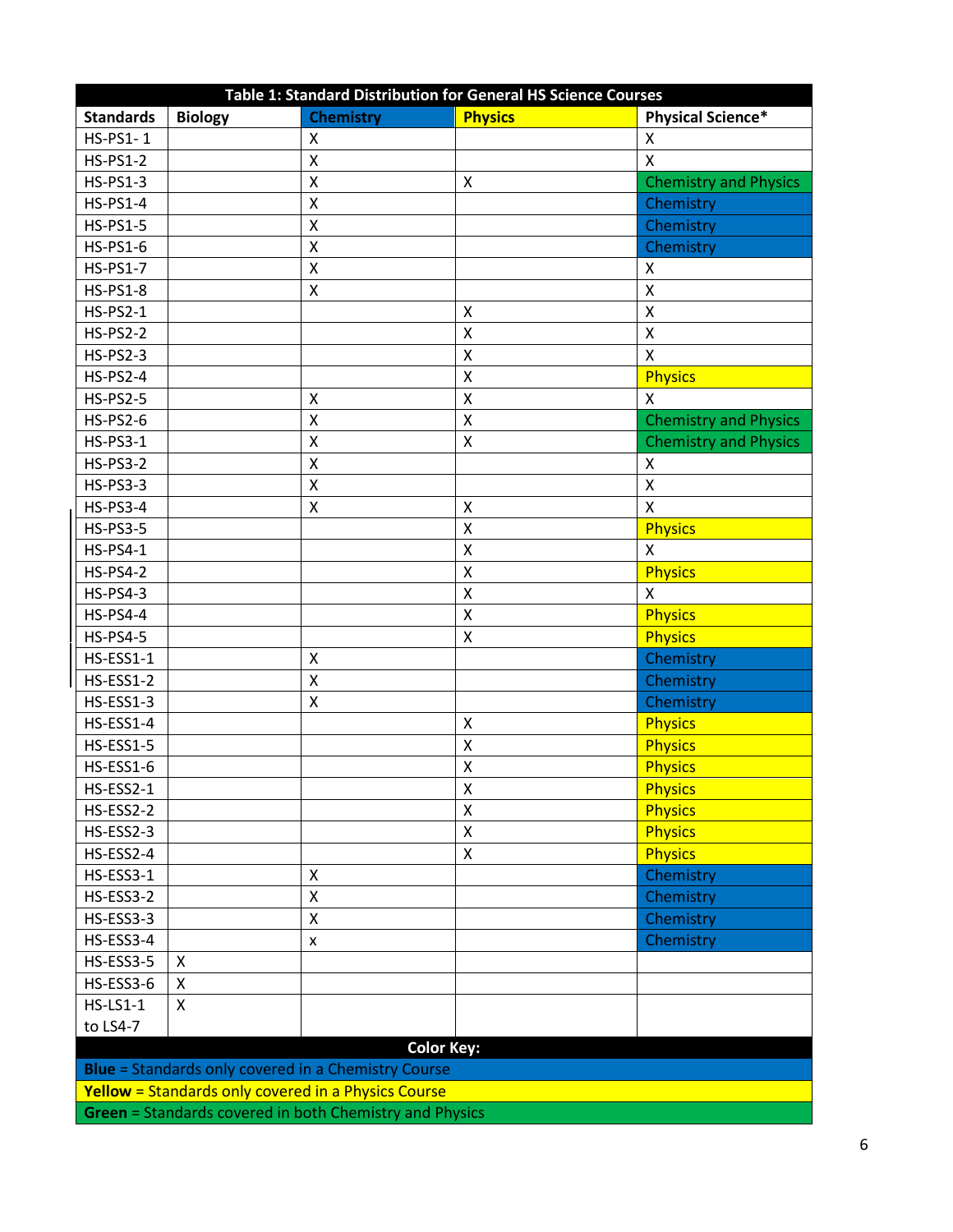## **Recommended High School Course Pathway**

|                 | <b>High School Biology</b>                                                                                                                                  |
|-----------------|-------------------------------------------------------------------------------------------------------------------------------------------------------------|
| <b>HS-LS1-1</b> | Construct an explanation based on evidence for how the structure of DNA determines the structure                                                            |
|                 | of proteins which carry out the essential functions of life through systems of specialized cells. (SEP:                                                     |
|                 | 6; DCI: LS1.A; CCC: Structure/Function)                                                                                                                     |
| <b>HS-LS1-2</b> | Develop and use a model to illustrate the hierarchical organization of interacting systems that                                                             |
|                 | provide specific functions within multicellular organisms. (SEP: 2; DCI: LS1.A; CCC: Systems)                                                               |
| <b>HS-LS1-3</b> | Plan and carry out an investigation to provide evidence that feedback mechanisms maintain                                                                   |
|                 | homeostasis. (SEP: 3; DCI: LS1.A; CCC: Stability/Change)                                                                                                    |
| <b>HS-LS1-4</b> | Use a model to illustrate the role of cellular division (mitosis) and differentiation in producing and                                                      |
|                 | maintaining complex organisms. (SEP: 2; DCI: LS1.B; CCC: Systems)                                                                                           |
| <b>HS-LS1-5</b> | Use a model to illustrate how photosynthesis transforms light energy into stored chemical energy.                                                           |
|                 | (SEP: 2; DCI: LS1.C; CCC: Systems, Energy/Matter)                                                                                                           |
| <b>HS-LS1-6</b> | Construct and revise an explanation based on evidence for how carbon, hydrogen, and oxygen from                                                             |
|                 | sugar molecules may combine with other elements to form amino acids and/or other large carbon-                                                              |
| <b>HS-LS1-7</b> | based molecules. (SEP: 6; DCI: LS1.C; CCC: Energy/Matter)<br>Use a model of the major inputs and outputs of cellular respiration (aerobic and anaerobic) to |
|                 | exemplify the chemical process in which the bonds of food molecules are broken, the bonds of new                                                            |
|                 | compounds are formed, and a net transfer of energy results. (SEP: 2; DCI: LS1.C; CCC:                                                                       |
|                 | Energy/Matter)                                                                                                                                              |
| <b>HS-LS2-1</b> | Use mathematical and/or computational representations to support explanations of factors that                                                               |
|                 | affect carrying capacity of ecosystems at different scales. (SEP: 5; DCI: LS2.A; CCC: Scale/Prop.)                                                          |
| <b>HS-LS2-2</b> | Use mathematical representations to support and revise explanations based on evidence about                                                                 |
|                 | factors affecting biodiversity and populations in ecosystems of different scales. (SEP: 5; DCI: LS2.A,                                                      |
|                 | LS2.C; CCC: Scale/Prop.)                                                                                                                                    |
| <b>HS-LS2-3</b> | Construct and revise an explanation based on evidence for the cycling of matter and flow of energy                                                          |
|                 | in aerobic and anaerobic conditions. (SEP:6; DCI: LS2.B; CCC: Energy/Matter)                                                                                |
| <b>HS-LS2-4</b> | Use mathematical representations to support claims for the cycling of matter and flow of energy                                                             |
|                 | among organisms in an ecosystem. (SEP: 5; DCI: LS2.B; CCC: Energy/Matter)                                                                                   |
| <b>HS-LS2-5</b> | Develop a model to illustrate the role of photosynthesis and cellular respiration in the cycling of                                                         |
|                 | carbon among the biosphere, atmosphere, hydrosphere, and geosphere. (SEP: 2; DCI: LS2.B, PS3.D;                                                             |
|                 | CCC: Systems)                                                                                                                                               |
| <b>HS-LS2-6</b> | Evaluate the claims, evidence, and reasoning that the complex interactions in ecosystems maintain                                                           |
|                 | relatively consistent numbers and types of organisms under stable conditions; however, moderate                                                             |
|                 | to extreme fluctuations in conditions may result in new ecosystems. (SEP: 7; DCI: LS2.C; CCC:                                                               |
| <b>HS-LS2-7</b> | Stability/Change)<br>Design, evaluate, and refine a solution for reducing the impacts of human activities on the                                            |
|                 | environment and biodiversity.* (SEP: 6; DCI: LS2.C, LS4.D, ETS1.B; CCC: Stability/Change)                                                                   |
| <b>HS-LS2-8</b> | Evaluate the evidence for the role of group behavior on individual and species' chances to survive                                                          |
|                 | and reproduce. (SEP: 7; DCI: LS2.D; CCC: Cause/Effect)                                                                                                      |
| <b>HS-LS3-1</b> | Ask questions to clarify relationships about the role of DNA and chromosomes in coding the                                                                  |
|                 | instructions for characteristic traits passed from parents to offspring. (SEP: 1; DCI: LS1.A, LS3.A;                                                        |
|                 | CCC: Cause/Effect)                                                                                                                                          |
| <b>HS-LS3-2</b> | Make and defend a claim based on evidence that inheritable genetic variations may result from: (1)                                                          |
|                 | new genetic combinations through meiosis, (2) viable errors occurring during replication, and/or (3)                                                        |
|                 | mutations caused by environmental factors. (SEP: 7; DCI: LS3.B; CCC: Cause/Effect)                                                                          |
| <b>HS-LS3-3</b> | Apply concepts of statistics and probability to explain the variation and distribution of expressed                                                         |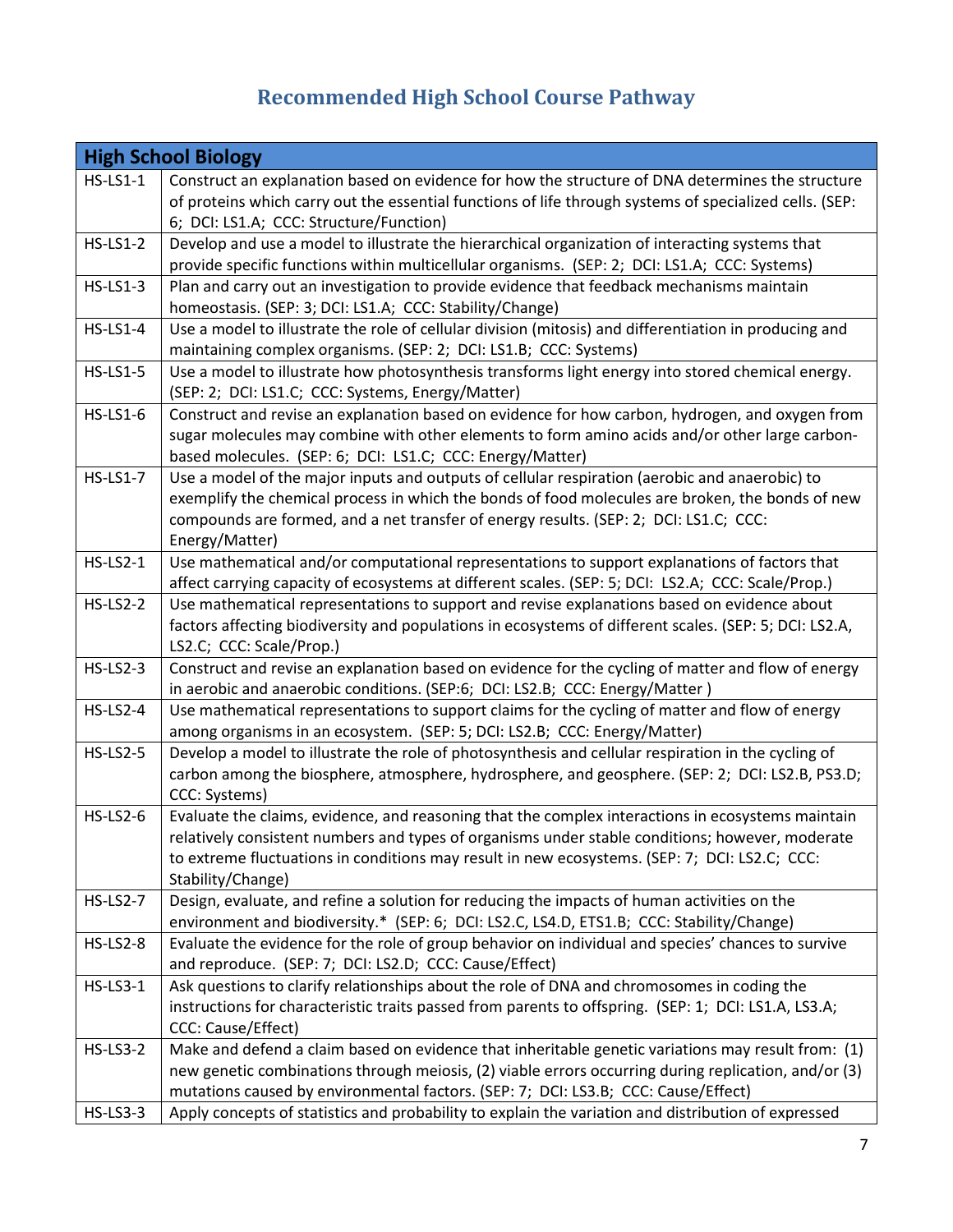|                 | traits in a population. (SEP: 4; DCI: LS3.B; CCC: Scale/Prop.)                                           |
|-----------------|----------------------------------------------------------------------------------------------------------|
| $HS-LS4-1$      | Communicate scientific information that common ancestry and biological evolution are supported           |
|                 | by multiple lines of empirical evidence. (SEP: 8; DCI: LS4.A; CCC: Patterns)                             |
| <b>HS-LS4-2</b> | Construct an explanation based on evidence that the process of evolution primarily results from          |
|                 | four factors: (1) the potential for a species to increase in number, (2) the heritable genetic variation |
|                 | of individuals in a species due to mutation and sexual reproduction, (3) competition for limited         |
|                 | resources, and (4) the proliferation of those organisms that are better able to survive and reproduce    |
|                 | in the environment. (SEP: 6; DCI: LS4.B, LS4.C; CCC: Cause/Effect)                                       |
| $HS$ -LS4-3     | Apply concepts of statistics and probability to support explanations that organisms with an              |
|                 | advantageous heritable trait tend to increase in proportion to organisms lacking this trait. (SEP: 4;    |
|                 | DCI: LS4.B, LS4.C; CCC: Patterns)                                                                        |
| $HS$ -LS4-4     | Construct an explanation based on evidence for how natural selection leads to adaptation of              |
|                 | populations. (SEP: 6; DCI: LS4.C; CCC: Cause/Effect)                                                     |
| <b>HS-LS4-5</b> | Evaluate the evidence supporting claims that changes in environmental conditions may result in: (1)      |
|                 | increases in the number of individuals of some species, (2) the emergence of new species over time,      |
|                 | and (3) the extinction of other species. (SEP: 7; DCI: LS4.C; CCC: Cause/Effect)                         |
| $HS$ -LS4-6     | Use a simulation to research and analyze possible solutions for the adverse impacts of human             |
|                 | activity on biodiversity. (SEP: 5; DCI: LS4.C, LS4.D, ETS1.B; CCC: Cause/Effect)                         |
| <b>HS-LS4-7</b> | Analyze displays of pictorial data to compare patterns of similarities in the embryological              |
|                 | development across multiple species to identify relationships not evident in the fully formed            |
|                 | anatomy. (SEP: 4; DCI: LS4.A; CCC: Patterns)                                                             |
| HS-ESS3-        | Analyze geoscience data and the results from global climate models to make an evidence-based             |
| 5               | forecast of the current rate of global or regional climate change and associated future impacts to       |
|                 | Earth systems. (SEP: 4; DCI: ESS3.D; CCC: Stability/Change)                                              |
| HS-ESS3-        | Use a computational representation to illustrate the relationships among Earth systems and how           |
| 6               | those relationships are being modified due to human activity. (SEP: 5; DCI: ESS2.D, ESS3.D; CCC:         |
|                 | Systems)                                                                                                 |

|                 | <b>High School Chemistry</b>                                                                                                                                                                                                                                            |
|-----------------|-------------------------------------------------------------------------------------------------------------------------------------------------------------------------------------------------------------------------------------------------------------------------|
| $HS-PS1-1$      | Use the periodic table as a model to predict the relative properties of elements based on the<br>patterns of electrons in the outermost energy level of atoms. (SEP: 2; DCI: PS1.A, PS2.B; CCC:<br>Patterns)                                                            |
| $HS-PS1-2$      | Construct and revise an explanation for the outcome of a simple chemical reaction based on the<br>outermost electron states of atoms, trends in the periodic table, and knowledge of the patterns of<br>chemical properties. (SEP: 6; DCI: PS1.A, PS1.B; CCC: Patterns) |
| $HS-PS1-3$      | Plan and carry out an investigation to gather evidence to compare the structure of substances at the<br>bulk scale to infer the strength of electrical forces between particles. (SEP: 3; DCI: PS1.A, PS2.B;<br>CCC: Patterns)                                          |
| $HS-PS1-4$      | Develop a model to illustrate that the release or absorption of energy from a chemical reaction<br>system depends upon the changes in total bond energy. (SEP: 2; DCI: PS1.A, PS1.B; CCC:<br>Energy/Matter)                                                             |
| <b>HS-PS1-5</b> | Construct an explanation based on evidence about the effects of changing the temperature or<br>concentration of the reacting particles on the rate at which a reaction occurs. (SEP: 6; DCI: PS1.B;<br>CCC: Patterns)                                                   |
| $HS-PS1-6$      | Refine the design of a chemical system by specifying a change in conditions that would produce<br>increased amounts of products at equilibrium.* (SEP: 6; DCI: PS1.B, ETS1.C; CCC: Stability/Change)                                                                    |
| $HS-PS1-7$      | Use mathematical representations to support the claim that atoms, and therefore mass, are<br>conserved during a chemical reaction. (SEP: 5; DCI: PS1.B; CCC: Energy/Matter, Nature of                                                                                   |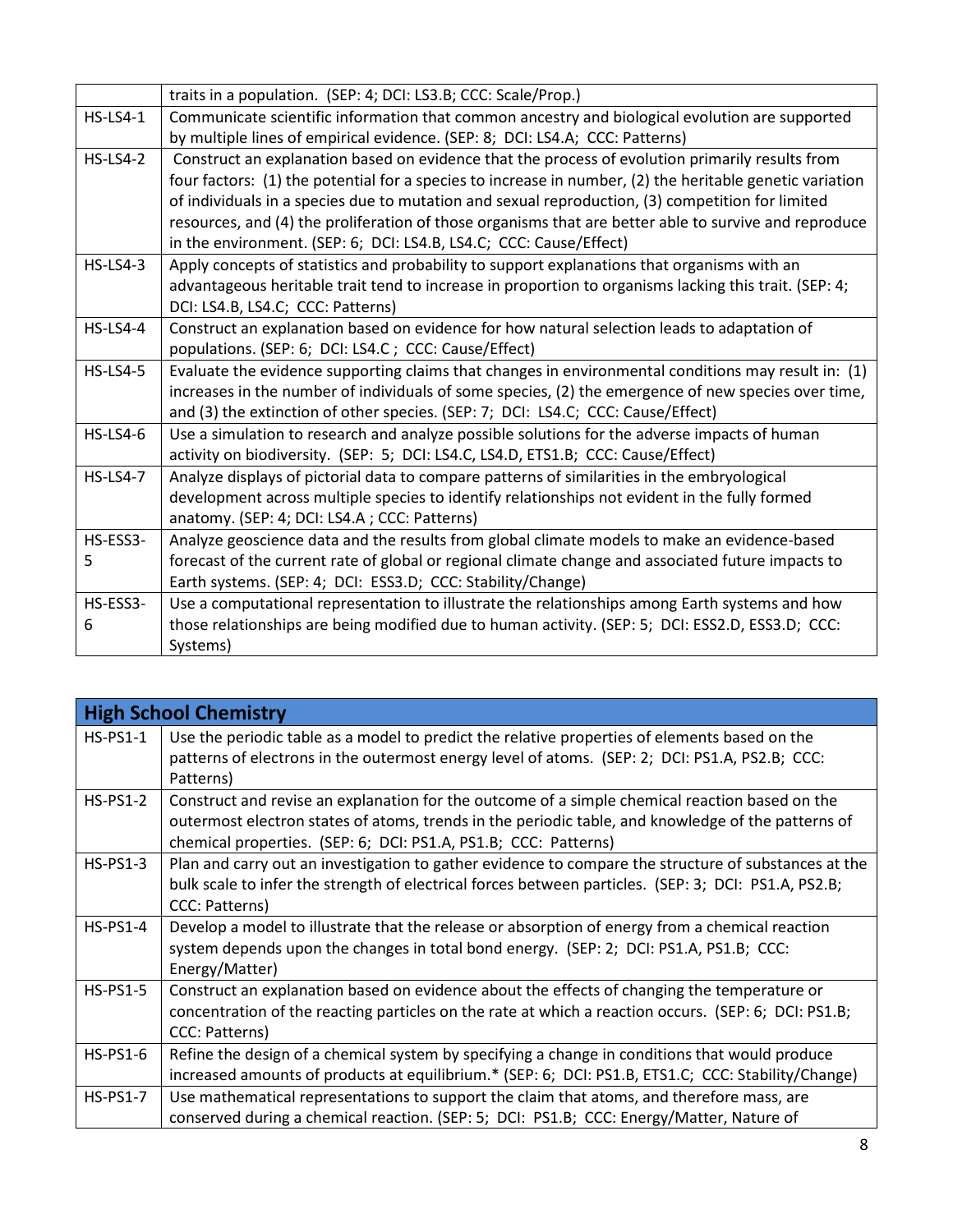|                 | Science/Consistency)                                                                                 |
|-----------------|------------------------------------------------------------------------------------------------------|
| <b>HS-PS1-8</b> | Develop models to illustrate the changes in the composition of the nucleus of the atom and the       |
|                 | energy released during the processes of fission, fusion, and radioactive decay. (SEP: 2; DCI: PS1.C; |
|                 | CCC: Energy/Matter)                                                                                  |
| $HS-PS2-5$      | Plan and carry out an investigation to provide evidence that an electric current can produce a       |
|                 | magnetic field and that a changing magnetic field can produce an electric current. (SEP: 3; DCI:     |
|                 | PS2.B, PS3.A; CCC: Cause/Effect)                                                                     |
| <b>HS-PS2-6</b> | Communicate scientific and technical information about why the molecular-level structure is          |
|                 | important in the functioning of designed materials.* (SEP: 8; DCI: PS1.A, PS2.B; CCC:                |
|                 | Structure/Function)                                                                                  |
| <b>HS-PS3-1</b> | Create a computational model to calculate the change in the energy of one component in a system      |
|                 | when the change in energy of the other component(s) and energy flows in and out of the system are    |
|                 | known. (SEP: 5; DCI: PS3.A, PS3.B; CCC: Systems)                                                     |
| <b>HS-PS3-2</b> | Develop and use models to illustrate that energy at the macroscopic scale can be accounted for as a  |
|                 | combination of energy associated with the motions of particles (objects) and energy associated with  |
|                 | the relative position of particles (objects). (SEP: 2; DCI: PS3.A; CCC: Energy/Matter)               |
| <b>HS-PS3-3</b> | Design, build, and refine a device that works within given constraints to convert one form of energy |
|                 | into another form of energy. (SEP: 6; DCI: PS3.A, PS3.D, ETS1.A; CCC: Energy/Matter, Technology)     |
| <b>HS-PS3-4</b> | Plan and carry out an investigation to provide evidence that the transfer of thermal energy when     |
|                 | two components of different temperature are combined within a closed system results in a more        |
|                 | uniform energy distribution among the components in the system (Second Law of                        |
|                 | Thermodynamics). (SEP: 3; DCI: PS3.B, PS3.D; CCC: Systems)                                           |
| HS-ESS1-        | Develop a model based on evidence to illustrate the life span of the sun and the role of nuclear     |
| 1               | fusion in the sun's core to release energy that eventually reaches Earth in the form of radiation.   |
|                 | (SEP: 2; DCI: ESS1.A, PS3.D; CCC: Scale/Prop.)                                                       |
| HS-ESS1-        | Construct an explanation of the Big Bang Theory based on astronomical evidence of light spectra,     |
| 2               | motion of distant galaxies, and composition of matter in the universe. (SEP: 6; DCI: PS4.B, ESS1.A;  |
|                 | CCC: Energy/Matter, Technology)                                                                      |
| HS-ESS1-        | Communicate scientific ideas about the way stars, over their life cycle, produce elements. (SEP: 8;  |
| 3               | DCI: ESS1.A; CCC: Energy/Matter)                                                                     |
| HS-ESS3-        | Construct an explanation based on evidence for how the availability of natural resources,            |
| 1               | occurrence of natural hazards, and changes in climate have influenced human activity. (SEP: 6; DCI:  |
|                 | ESS3.A, ESS3.B; CCC: Cause/Effect, Technology)                                                       |
| HS-ESS3-        | Evaluate competing design solutions for developing, managing, and utilizing energy and mineral       |
| 2               | resources based on cost-benefit ratios.* (SEP: 7; DCI: ESS3.A, ETS1.B; CCC: Technology)              |
| HS-ESS3-        | Create a computational simulation to illustrate the relationships among management of natural        |
| 3               | resources, the sustainability of human populations, and biodiversity. (SEP: 5; DCI: ESS3.C; CCC:     |
|                 | Stability/Change, Technology)                                                                        |
| HS-ESS3-        | Evaluate or refine a technological solution that reduces impacts of human activities on natural      |
| 4               | systems.* (SEP: 6; DCI: ESS3.C, ETS1.B; CCC: Stability/Change, Technology)                           |

|                 | <b>High School Physics</b>                                                                           |  |
|-----------------|------------------------------------------------------------------------------------------------------|--|
| <b>HS-PS1-3</b> | Plan and carry out an investigation to gather evidence to compare the structure of substances at the |  |
|                 | bulk scale to infer the strength of electrical forces between particles. (SEP: 3; DCI: PS1.A, PS2.B; |  |
|                 | CCC: Patterns)                                                                                       |  |
| <b>HS-PS2-1</b> | Analyze data to support the claim that Newton's Second Law of motion describes the mathematical      |  |
|                 | relationship among the net force on a macroscopic object, its mass, and its acceleration. (SEP: 4;   |  |
|                 | DCI: PS2.A; CCC: Cause/Effect)                                                                       |  |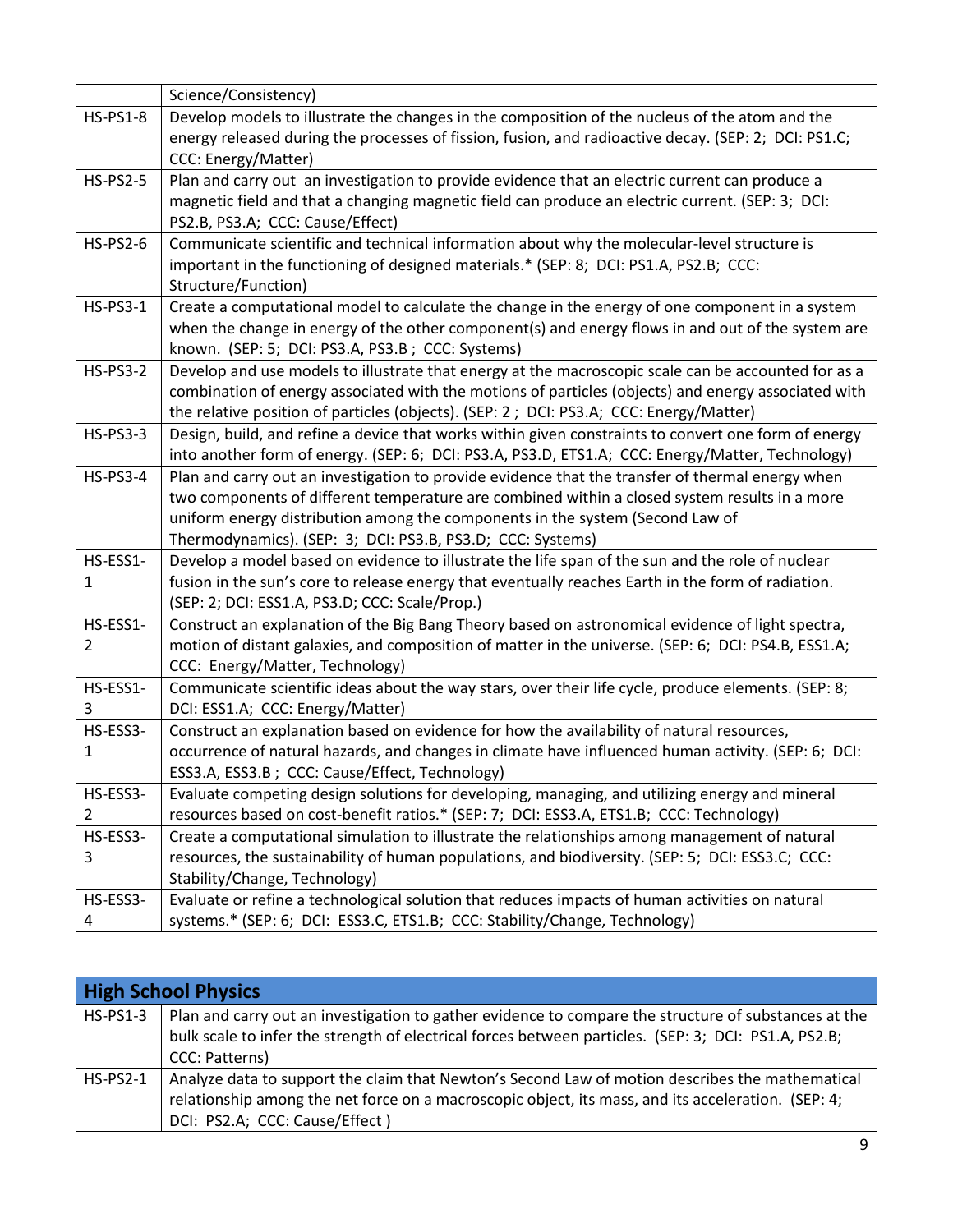| <b>HS-PS2-2</b> | Use mathematical representations to support the claim that the total momentum of a system of                                                                                                                 |
|-----------------|--------------------------------------------------------------------------------------------------------------------------------------------------------------------------------------------------------------|
|                 | objects is conserved when there is no net force on the system. (SEP: 5; DCI: PS2.A; CCC: Systems)                                                                                                            |
| <b>HS-PS2-3</b> | Design, evaluate, and refine a device that minimizes the force on a macroscopic object during a                                                                                                              |
|                 | collision.* (SEP: 6; DCI: PS2.A, ETS1.A, ETS1.C; CCC: Cause/Effect)                                                                                                                                          |
| <b>HS-PS2-4</b> | Use mathematical representations of Newton's Law of Gravitation and Coulomb's Law to describe                                                                                                                |
|                 | and predict the gravitational and electrostatic forces between objects. (SEP: 5; DCI: PS2.B; CCC:                                                                                                            |
|                 | Patterns)                                                                                                                                                                                                    |
| <b>HS-PS2-5</b> | Plan and carry out an investigation to provide evidence that an electric current can produce a                                                                                                               |
|                 | magnetic field and that a changing magnetic field can produce an electric current. (SEP: 3; DCI:                                                                                                             |
|                 | PS2.B, PS3.A; CCC: Cause/Effect)                                                                                                                                                                             |
| <b>HS-PS2-6</b> | Communicate scientific and technical information about why the molecular-level structure is                                                                                                                  |
|                 | important in the functioning of designed materials.* (SEP: 8; DCI: PS1.A, PS2.B; CCC:                                                                                                                        |
|                 | Structure/Function)                                                                                                                                                                                          |
| <b>HS-PS3-1</b> | Create a computational model to calculate the change in the energy of one component in a system                                                                                                              |
|                 | when the change in energy of the other component(s) and energy flows in and out of the system are                                                                                                            |
|                 | known. (SEP: 5; DCI: PS3.A, PS3.B; CCC: Systems)                                                                                                                                                             |
| <b>HS-PS3-4</b> | Plan and carry out an investigation to provide evidence that the transfer of thermal energy when                                                                                                             |
|                 | two components of different temperature are combined within a closed system results in a more                                                                                                                |
|                 | uniform energy distribution among the components in the system (Second Law of                                                                                                                                |
| <b>HS-PS3-5</b> | Thermodynamics). (SEP: 3; DCI: PS3.B, PS3.D; CCC: Systems)                                                                                                                                                   |
|                 | Develop and use a model of two objects interacting through electric or magnetic fields to illustrate<br>the forces between objects and the changes in energy of the objects due to the interaction. (SEP: 2; |
|                 | DCI: PS3.C; CCC: Cause/Effect)                                                                                                                                                                               |
| <b>HS-PS4-1</b> | Use mathematical representations to support a claim regarding relationships among the frequency,                                                                                                             |
|                 | wavelength, and speed of waves traveling in various media. (SEP: 5; DCI: PS4.A; CCC: Cause/Effect)                                                                                                           |
| <b>HS-PS4-2</b> | Evaluate questions about the advantages of using a digital transmission and storage of information.                                                                                                          |
|                 | (SEP: 1; DCI: PS4.A; CCC: Stability/Change, Technology)                                                                                                                                                      |
| <b>HS-PS4-3</b> | Evaluate the claims, evidence, and reasoning behind the idea that electromagnetic radiation can be                                                                                                           |
|                 | described either by a wave model or a particle model, and that for some situations one model is                                                                                                              |
|                 | more useful than the other. (SEP: 7; DCI: PS4.A, PS4.B; CCC: Systems)                                                                                                                                        |
| <b>HS-PS4-4</b> | Evaluate the validity and reliability of claims in published materials of the effects that different                                                                                                         |
|                 | frequencies of electromagnetic radiation have when absorbed by matter. (SEP: 8; DCI: PS4.B; CCC:                                                                                                             |
|                 | Cause/Effect)                                                                                                                                                                                                |
| <b>HS-PS4-5</b> | Communicate technical information about how some technological devices use the principles of                                                                                                                 |
|                 | wave behavior and wave interactions with matter to transmit and capture information and energy.*                                                                                                             |
|                 | (SEP: 8; DCI: PS3.D, PS4.A, PS4.B, PS4.C; CCC: Cause/Effect, Technology)                                                                                                                                     |
| HS-ESS1-        | Use mathematical or computational representations to predict the motion of orbiting objects in the                                                                                                           |
| 4               | solar system. (SEP: 5; DCI: ESS1.B; CCC: Scale/Prop., Technology)                                                                                                                                            |
| HS-ESS1-        | Evaluate evidence of the past and current movements of continental and oceanic crust and the                                                                                                                 |
| 5               | theory of plate tectonics to explain the ages of crustal rocks. (SEP: 7; DCI: ESS1.C, ESS2.B, PS1.C;<br>CCC: Patterns)                                                                                       |
| HS-ESS1-        | Apply scientific reasoning and evidence from ancient Earth materials, meteorites, and other                                                                                                                  |
| 6               | planetary surfaces to construct an account of Earth's formation and early history. (SEP: 6; DCI:                                                                                                             |
|                 | ESS1.C, PS1.C; CCC: Stability/Change)                                                                                                                                                                        |
| HS-ESS2-        | Analyze geoscience data to make the claim that one change to Earth's surface can create feedback                                                                                                             |
| 1               | that cause changes to other Earth systems. (SEP: 2; DCI: ESS2.A, ESS2.B; CCC: Stability/Change)                                                                                                              |
| HS-ESS2-        | Develop a model based on evidence of Earth's interior to describe the cycling of matter by thermal                                                                                                           |
| 2               | convection. (SEP: 4; DCI: ESS2.A, ESS2.D; CCC: Stability/Change, Technology)                                                                                                                                 |
| HS-ESS2-        | Use a model to describe how variations in the flow of energy into and out of Earth's systems result                                                                                                          |